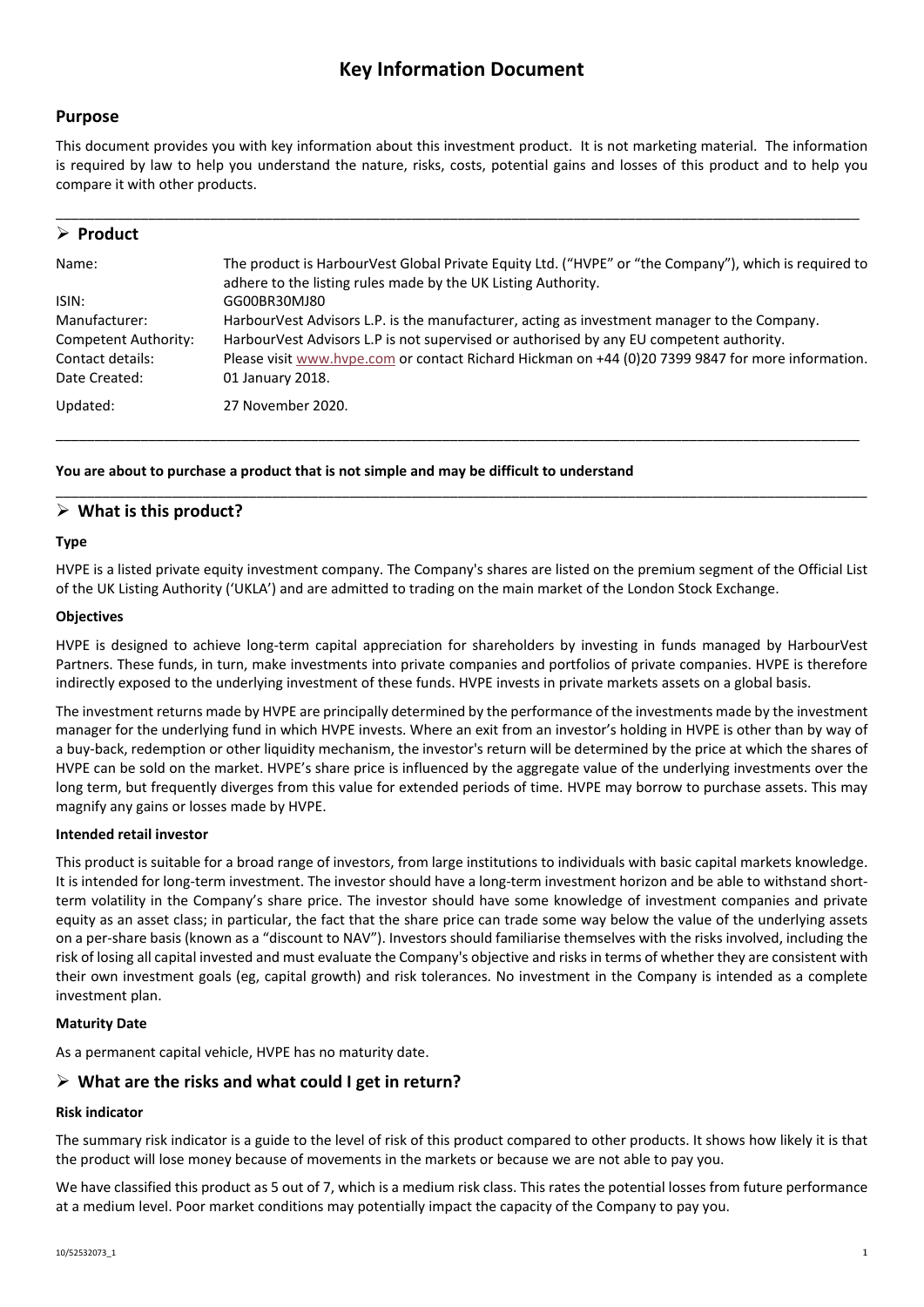

Lower Risk **Higher Risk** Higher Risk

The risk indicator assumes you keep the product for at least 5 years. The actual risk can vary significantly and you may get back less. You may not be able to sell your product easily or you may have to sell at a price that significantly impacts on how much you get back.

The following are some of the other risks materially relevant to this product which are not taken into account in the summary risk indicator:

Changes in the value of underlying investments (including currency risk); illiquidity in the market for the shares; shares trading at a discount/premium to NAV; reliance on the investment manager; and continued access to credit.

Please refer to the Annual Report cited in the "Other Relevant Information" section for further information on these risks. This product does not include any protection from future market performance so you could lose some or all of your investment. If we are not able to pay you what is owed, you could lose your entire investment.

#### **Performance Scenarios**

| Investment £10,000<br><b>Scenarios</b> |                                     | 1 year    | 3 years  | 5 years<br>(Recommended holding<br>period) |
|----------------------------------------|-------------------------------------|-----------|----------|--------------------------------------------|
| <b>Stress scenario</b>                 | What you might get back after costs | £97       | £3,875   | £2,805                                     |
|                                        | Average return each year            | $-99.0\%$ | $-27.1%$ | $-22.4%$                                   |
| Unfavourable scenario                  | What you might get back after costs | £8,206    | £8,062   | £8,528                                     |
|                                        | Average return each year            | -17.9%    | $-6.9\%$ | $-3.1%$                                    |
| Moderate scenario                      | What you might get back after costs | £11.077   | £13,752  | £17,073                                    |
|                                        | Average return each year            | 10.8%     | 11.2%    | 11.3%                                      |
| Favourable scenario                    | What you might get back after costs | £15,243   | £23,914  | £34,844                                    |
|                                        | Average return each year            | 52.4%     | 33.7%    | 28.4%                                      |

This table shows the money you could get back over the next 5 years, under different scenarios, assuming that you invest £10,000. The scenarios shown illustrate how your investment could perform. You can compare them with the scenarios of other products. The scenarios presented are an estimate of future performance based on evidence from the past on how the value of this investment varies, and are not an exact indicator. What you get will vary depending on how the market performs and how long you keep the investment/product.

The stress scenario shows what you might get back in extreme market circumstances, and it does not take into account the situation where we are not able to pay you. The figures shown include all the costs of the product itself, but may not include all the costs that you pay to your advisor or distributor. The figures do not take into account your personal tax situation, which may also affect how much you get back.

## **What happens if HarbourVest Advisors L.P is unable to pay out?**

The manufacturer of this product has no obligations to 'pay out'. Investors may, however, suffer loss if the Company is unable to return the investor's entire investment. Investors do not have protection from an investor compensation or guarantee scheme.

## **What are the costs?**

The Reduction in Yield (RIY) shows what impact the total costs you pay will have on the investment return you might get. The total costs take into account one-off, ongoing and incidental costs.

The amounts shown here are the cumulative costs of the product itself, for three different holding periods. They include potential early exit penalties. The figures assume you invest £10,000. The figures are estimates and may change in the future.